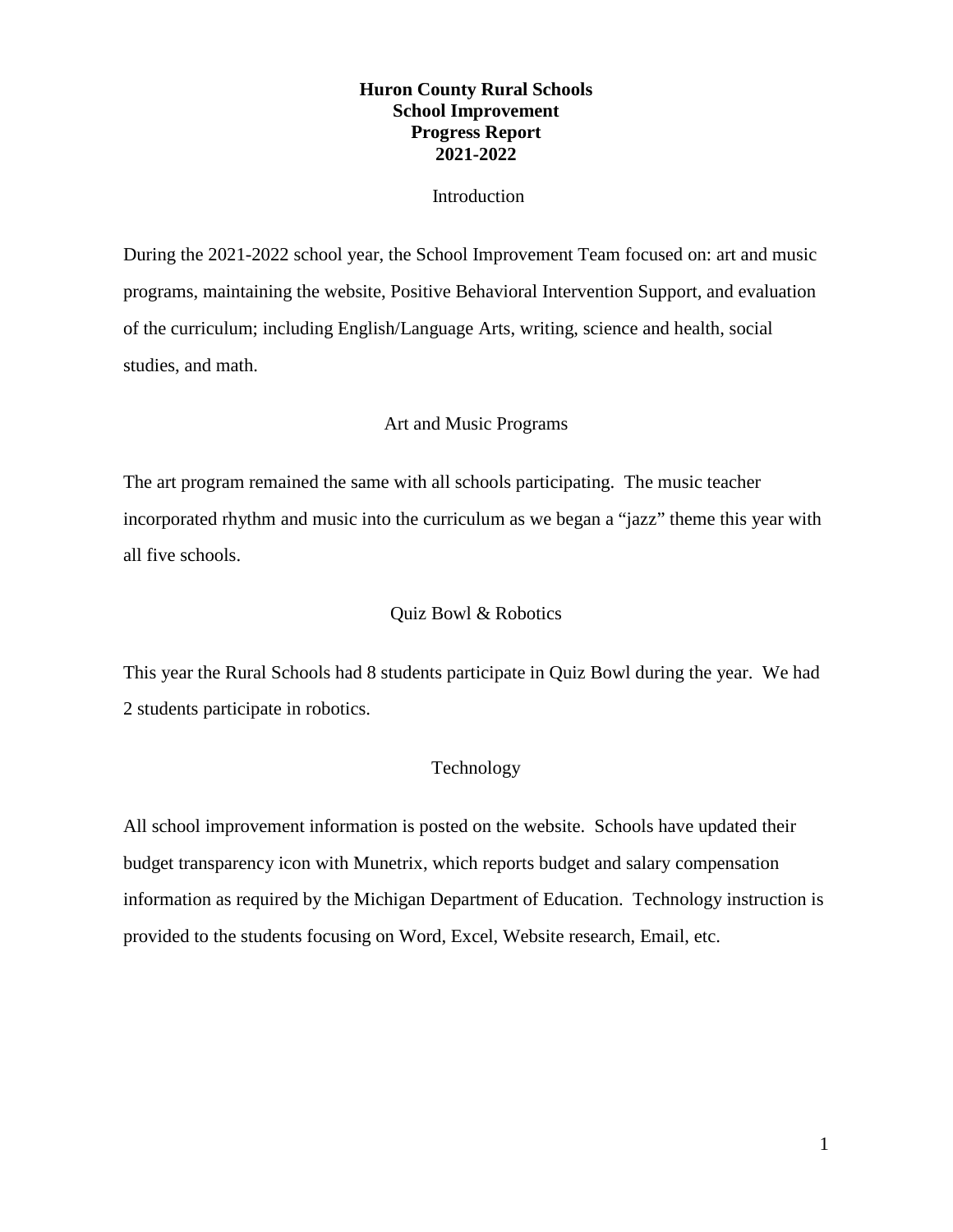#### 3-5 Year Plan

The current 3-5 year plan was evaluated, and the schools continued working toward these goals:

- to improve writing scores on the M-STEP test. Continued assessment of writing skills occurs three times a year through a Universal Screening process.
- to improve data collection, analysis, and interpretation. All teachers participate in data & analysis review on an on-going basis after each testing period conducted three times a year. This analysis is used to evaluate M-STEP, Acadience reading and math, STAR reading and math.
- to create a positive behavior plan that focuses on the new bullying legislation.

#### Positive Behavioral Intervention Supports

A Positive Behavioral Intervention Support Plan was developed called RARE (Responsible and Respectful to Everyone.) This is a written plan detailing expected behaviors from students and the rewards they may earn for displaying good behavior. Data collection on individual behaviors will continue to be collected and evaluated to look for better practices.

### English Language Arts Curriculum

We use progress monitoring through Acadience three times a year to evaluate skills. Teachers continue to use the writing curriculum throughout the school year. Performance tasks were developed to supplement curriculum to prepare students for the current M-STEP test.

#### Science Boxes and Health Curriculum

The science curriculum matches with the Next Generation Science Standards. We have finished our fifth year of the Dimension Science for  $2<sup>nd</sup>$  -8<sup>th</sup> grade. Teachers are utilizing Battle Creek Science boxes to supplement current curriculum K-1<sup>st</sup> grade. Health lesson plans